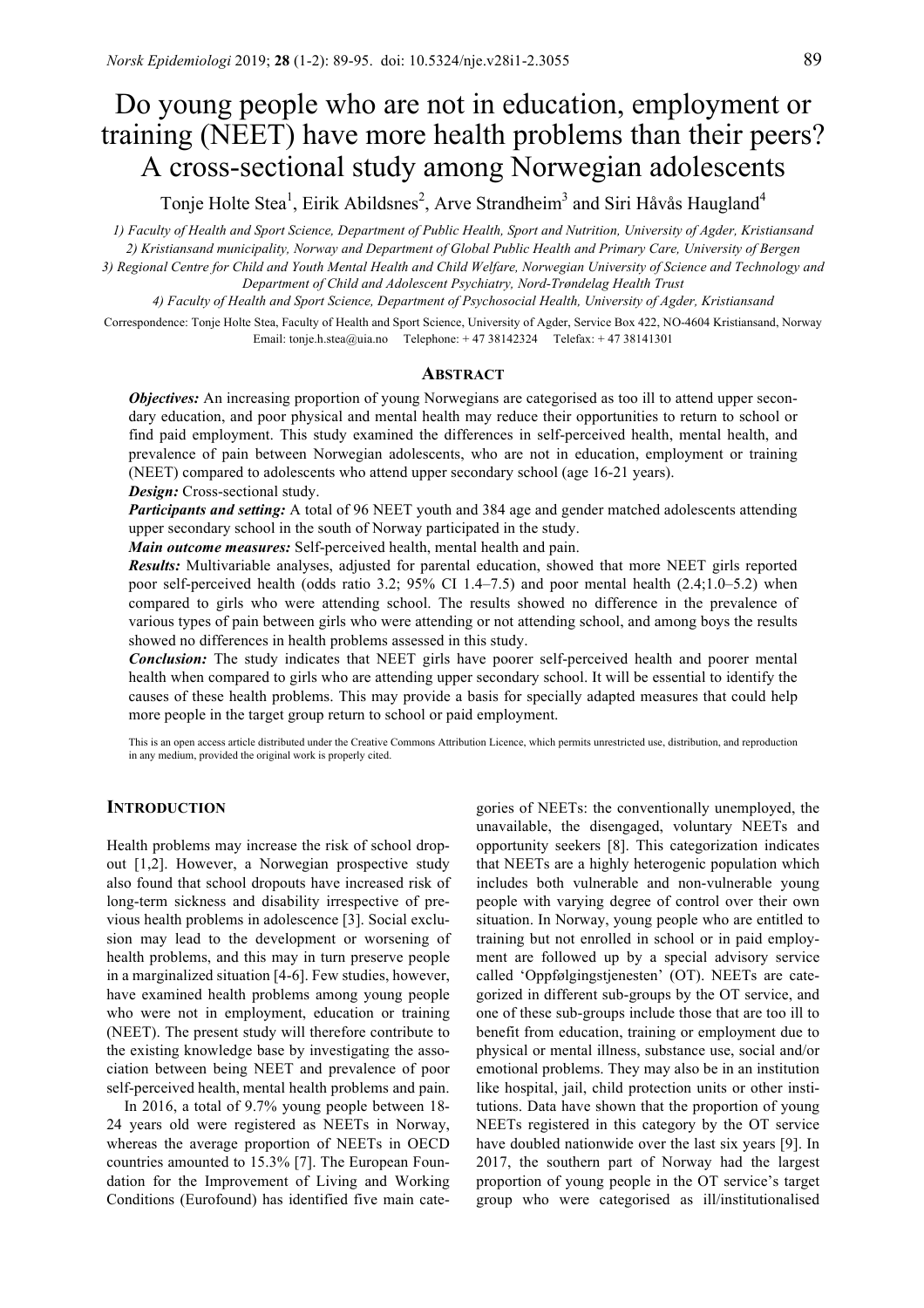(21.1% in Aust-Agder and 17.5% in Vest-Agder), which is significantly above the national average (10.5%) [9]. The reasons for this increase are not known, but it suggests that the proportion of NEETs with health problems has increased.

International research has also confirmed a higher prevalence of chronic health problems among those who fail to complete upper secondary school when compared to those who have completed upper secondary education [10]. In a study based on data from the European Social Survey, NEETs reported to have poorer health than their peers who were employed or studying, and those NEET youth who were designated as 'disengaged' (unemployed, wanting a job but not actively looking for a job) reported the poorest health of all [11]. A longitudinal study has also shown a higher prevalence of mental health problems in NEET youth, and that suffering from mental health issues was a predictor of NEET status [12]. These findings were partly corroborated by a recent British study that found a higher prevalence of mental health problems in NEET youth when compared to their peers [13]. The latter study showed that even though nearly 60% of the NEET youth reported to have suffered from at least one mental health problem in their earlier years, the association between mental health and affiliation with the labour market or educational system was independent of previous mental health issues [13]. An Australian longitudinal study also found that NEET status among young people was associated with persistent, common mental disorders [14]. A Canadian study, on the other hand, showed that NEET youth and young people who are in school or employed are equally likely to suffer from internalising and externalising mental problems [15].

Pain might be a symptom that interferes considerably with school performance and might precede more complex mental and physical health problems. Although few studies have investigated the prevalence of pain in NEET youth, an OECD-study found no differences in physical pain or chronic health ailments between Latvian job-seeking NEET youth and youth who were gainfully employed or studying. In the inactive NEET group the prevalence of chronic mental problems, chronic health ailments, physical limitations and physical pain was higher than among young people who were studying or employed [16].

Systematic differences in health and school attendance according to socioeconomic status has also been reported, including a study among Norwegian and American adolescents which showed that those from lower educated and lower income families reported poorer health, which negatively impacted their likelihood of graduating from high school [2]. A systematic review has also reported that 52 out of 55 studies showed an inverse association between socioeconomic status and mental health problems in childhood and adolescence [17]. Further, a study has shown that Norwegian men and women with university or college education were expect to live 6.4 and 5 years longer than those with lower secondary education, respectively [18]. Although socioeconomic differences may cause health problems in unemployed populations [5], socioeconomic background may also partly influence high school completion through adolescents' health [2]. However, it has been found that health problems are increased in socially excluded groups such as NEETs independent of socioeconomic background [1]. This illuminates the complexity of the relationship between socioeconomic status, health and attainment to school and labour market.

To develop services that may help young NEETs returning to training or employment, it is also essential to have knowledge about the health and living conditions of the target group. Therefore, the objective of this study is to investigate the prevalence of poor selfperceived health, mental health problems and pain among young people who are not in education, employment or training, when compared to adolescents who attend school.

## **MATERIAL AND METHOD**

This study is based on two cross-sectional surveys: 'Health, living conditions and lifestyles among young people who are not in education, employment or training' (hereafter referred to as the HELLAS study) and the Young Data study in Agder, which is part of the national Young Data study among young people in upper secondary schools. The target groups were adolescents registered as NEET by the OT service (the HELLAS-study) and an age- and gender matched reference group (the Young Data study) of adolescents attending high school in the south of Norway (Vestand Aust-Agder county). Both studies were conducted during the spring 2016, and data were collected using an online self-report questionnaire to assess selfperceived health, mental health problems, and pain. Oral and written information about the studies and instructions on how to fill out the questionnaire were provided before filling out the questionnaires. Written information was also provided to parents of adolescents under the age of 16 with the opportunity to refuse participation in these studies. Participation was completely voluntary, and participants could withdraw at any time during or after data collection. After written consent was obtained, the participants used approximately 20-45 minutes to complete the questionnaires. All responses were treated anonymously. The study was approved by the South-East Regional Committee for Medical and Health Research Ethics (REK case no. 2015/2431).

## *Samples*

#### *The HELLAS study*

The administration in Norwegian counties is responsible for high school services and offering follow-up services for all those who not apply for high school or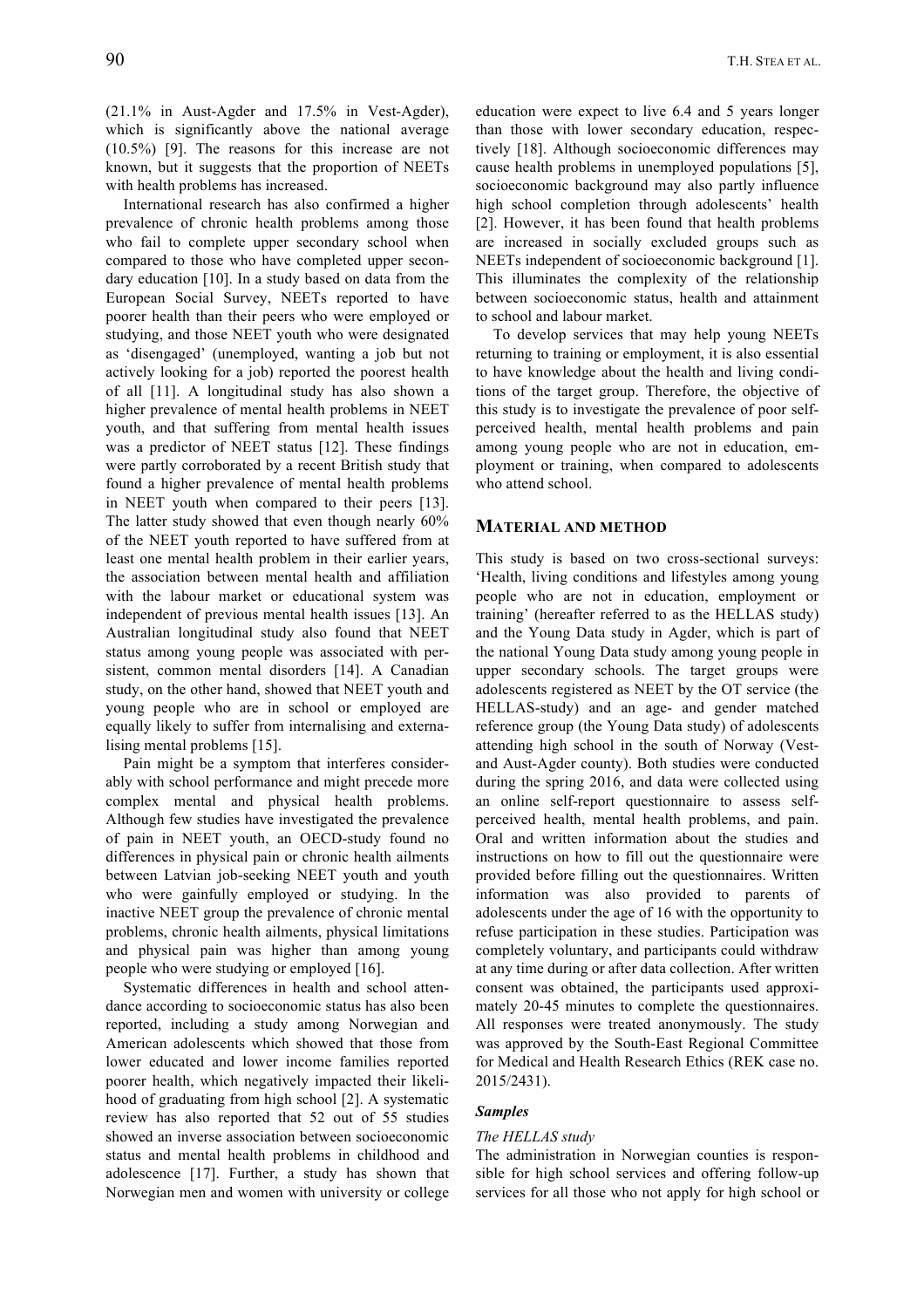quit school before completion. All NEETs between 16- 21 years old are registered by the OT-services and categorized into subgroups. Some groups include vulnerable NEET youth at risk of marginalization, while others are defined as 'voluntary NEET' and are for example engaged in travelling and/or artistic activities for the purposes of self-realization. Our target group consists of vulnerable NEET youth who 1) have not applied for upper secondary education, 2) have turned down a grad school offer, 3) have quit before finishing compulsory training, 4) is unemployed or 5) has lost the right to education due to expulsion or termination of the contract. Thus, it focuses on the 'youth at risk' who lack access to learning opportunities and are jobless and/or inactive. In February 2016, the OT services in Agder county had registered 685 young people in the target group. The people in this group, who were in contact with the OT services in the period March– June 2016 for other reasons, were invited to participate in the study. In addition, everybody in the target group received a letter with information and an invitation, and Kristiansand municipality mobilised several services to invite the target group to participate in the study. Not all in the target group were in contact with the OT-service in the data collection period and did therefore not receive a face-to-face invitation. In addition, those who had recently applied for high school this year (deadline 1st of March 2016), were probably underrepresented in the study. In total, 105 young people from the NEET group completed the questionnaire over the course of the data collection period.

#### *The Young Data study in Agder*

In March 2016, the Young Data study in Agder was implemented in all junior high schools (13-16 years old) and in the first year of all high schools (16-17 years old) located in Aust- and Vest-Agder county (for more information on Young Data, see Ungdata.no). In addition, a strategic sample (based on the size of the municipality, specialisation and geography) of 500 students in the second and third grade of upper secondary were invited to participate. Thus, a total of 15 651 students participated in the Young in Agder 2016 study during school hours; 11 042 (90%) junior high students and 4609 (80%) high school students, respectively. The present study, however, only used data provided by high school students.

## *Final sample (n=480)*

The final sample in the present study was based on an individual matching process in order to balance the samples from the two cross-sectional studies according to age and gender. As increasing the number of controls up to a ratio of about 4/1 has been shown to improve the power of a study [19], a total of 96 cases from the NEET group was matched with 384 participants from the reference group. Matching was performed using case-control matching procedure in SPSS, and matching tolerance was set to 0.

#### *Measurement instruments*

The participants were asked how often they had suffered from the following symptoms over the last month: headache, neck and shoulder pain, joint and muscle pain, and abdominal pain. Response categories were 'never', 'sometimes', 'frequently' and 'every day', and the variables were dichotomised into 'never/ sometimes' vs. 'frequently/every day'. In addition, we used these to construct an aggregate measure in which the outcomes for one or more of the dichotomous variables 'headache', 'neck and shoulder pain', joint and muscle pain' were combined into 'sometimes/seldom tension pain' vs. 'frequently/daily tension pain'.

The participants reported their self-perceived health by answering the question 'How satisfied or dissatisfied are you with various aspects of your life?', in which 'Your health' was one of the sub-questions. Response categories were 'very dissatisfied', 'somewhat dissatisfied', 'neither dissatisfied nor satisfied', 'somewhat satisfied' and 'very satisfied'. These formed the basis for a dichotomous variable of 'poor self-perceived health (very/somewhat dissatisfied) vs. neither/nor or somewhat/very satisfied.

The questionnaire contained a short version of the question battery in the Hopkins Symptom Checklist (HSCL-10) which measured psychological distress [20]. Items derived from this checklist include information about the following symptoms during the previous week; suddenly scared for no reason, feeling fearful, feeling faintness, dizziness or weakness, feeling tense or keyed up, blaming yourself for things, having trouble falling asleep or staying asleep, feeling blue, feeling everything is an effort and feeling hopeless about the future. Each item was rated on a scale from 1 (not at all) to 4 (extremely). Further, an average scale-score for all ten items was calculated, and Cronbach's Alpha for the included items were .93. As a previously published study has shown that average scores equal to or greater than 1.85 predict mental health distress among 16-24 year olds [21], the results were dichotomized into  $\leq 1.85$  vs  $\geq 1.85$ .

The explanatory variable was constituted by NEETs (HELLAS respondents) vs high-school students (Young Data respondents, ref).

Parents' level of education was identified by asking whether the mother or father respectively had completed university or university college education.

Gender was in Young-data retrieved by asking whether participants were male or female. In the Hellas-Study, an additional question was added with the option of defining oneself as something other than male or female. This latter was not included due to low n in the group and the lack of this category in Youngdata.

In the HELLAS study, 'age' was defined by asking the young respondents to place themselves in two-year age categories (16–17, 18–19, 20–21 and 22 years and older). As this study included few participants in the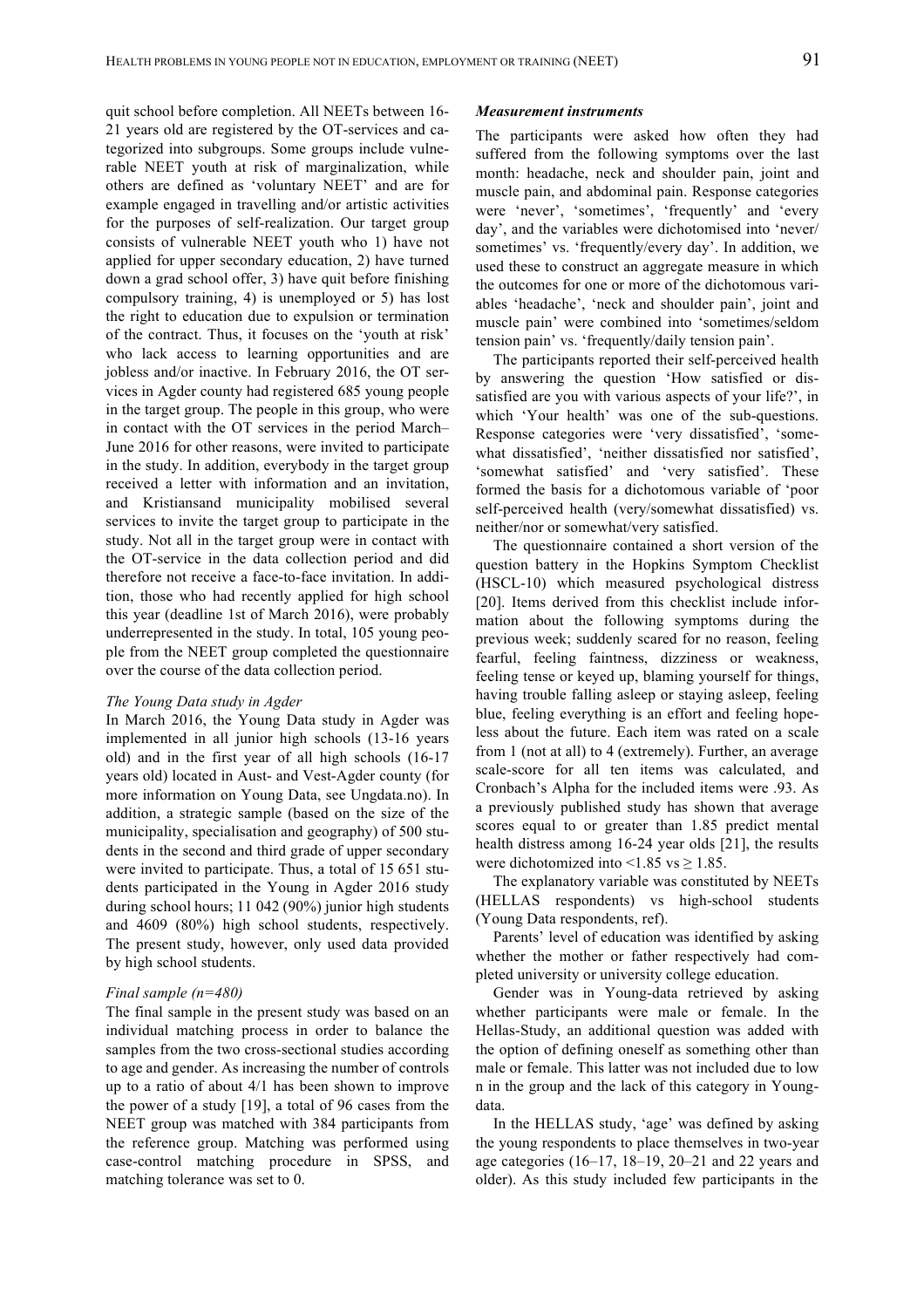|                                      | Girls            |                        |          |                         | <b>Boys</b> |                        |          |  |
|--------------------------------------|------------------|------------------------|----------|-------------------------|-------------|------------------------|----------|--|
| Variables                            | NEET<br>$(n=43)$ | In school<br>$(n=172)$ | p-value* | <b>NEET</b><br>$(n=53)$ |             | In school<br>$(n=212)$ | p-value* |  |
| Pain                                 |                  |                        |          |                         |             |                        |          |  |
| Headache, $\%$ (n)                   | 58 (25)          | 48 (81)                | 0.245    | 24 (12)                 |             | 17(35)                 | 0.278    |  |
| Neck and shoulder pain, $\%$ (n)     | 47 (20)          | 32 (53)                | 0.078    | 25(12)                  |             | 18 (36)                | 0.318    |  |
| Joint and muscle pain, $\%$ (n)      | 33(14)           | 25(41)                 | 0.248    | 22(11)                  |             | 15(29)                 | 0.212    |  |
| Tension pain, aggregate, % (n)       | 74 (32)          | 56 (94)                | 0.025    | 40(20)                  |             | 28 (56)                | 0.086    |  |
| Abdominal pain, $\%$ (n)             | 45 (19)          | 26(43)                 | 0.013    | 16(8)                   |             | 11(22)                 | 0.317    |  |
| Poor self-perceived health, $\%$ (n) | 71 (29)          | 45 (73)                | 0.003    | 60 (30)                 |             | 38(74)                 | 0.005    |  |
| Poor mental health, % (n)            | 74 (31)          | 54 (92)                | 0.023    | 47(24)                  |             | 28 (58)                | 0.010    |  |
| Age                                  |                  |                        |          |                         |             |                        |          |  |
| 16-17 years, $\%$ (n)                | 28 (12)          | 28 (48)                |          | 9(5)                    |             | 9(20)                  |          |  |
| 18-19 years, % (n)                   | 47 (20)          | 47 (80)                |          | 68 (36)                 |             | 68 (144)               |          |  |
| $\geq$ 20 years, % (n)               | 26(11)           | 26 (44)                | 1.000    | 23(12)                  |             | 23 (48)                | 1.000    |  |
| Parents' education                   |                  |                        |          |                         |             |                        |          |  |
| Low education, father, $\%$ (n)      | 71 (27)          | 55 (87)                | 0.074    | 75 (36)                 |             | 54 (100)               | 0.007    |  |
| Low education, mother, $\%$ (n)      | 74 (31)          | 52 (82)                | 0.011    | 74 (36)                 |             | 48 (91)                | 0.001    |  |

**Table 1.** Differences in health problems and background characteristics between adolescents not in education, employment or training (NEET) and their in-school peers, stratified by gender.

Chi-square test

\*Significance level p<0.05.

oldest age group (as the target group for the OT-service is 16-21 years), this group was merged with the group of participants between 20 and 21 years old  $(\geq 20)$ years). Similar categories were used in the Young Data study in order to match participants according to age.

#### *Statistical analyses*

We conducted initial descriptive analyses to obtain an overview of the material (Table 1). We used multivariable logistic regression to investigate differences in health between young people inside and outside the educational system, stratified by gender, controlled for mother's and father's education. The results of the multivariable analyses are presented in the form of odds ratios (OR), 95% confidence intervals and pvalues (Table 2). We also tested alternative cut-off values in order to confirm that the direction of our results did not change. The level of statistical significance was set to 5%. All analyses were conducted using IBM SPSS Statistics 24.0.

# **RESULTS**

Unadjusted bivariate analyses showed that when compared to young people who attended school, more boys and girls who were not in education or employment reported poor self-perceived health (girls 71% vs. 45%, p=0.003; boys 60% vs. 38%, p=0.005) and poor mental health (girls 74% vs. 54%, p=0.023; boys 47 % vs. 28 %, p=0.010). Compared to girls who were in the school system, girls who were not in education or employment more frequently reported to suffer from tension pain (an aggregate measure of headaches and pains in the arms and legs) (74% vs. 56%,  $p=0.025$ ) and abdominal pain  $(45\%$  vs.  $19\%$ ,  $p=0.013$ ). The study found no differences in any form of tension pain or abdominal pain between boys who were inside or outside the educational system.

Multivariable analyses, adjusted for parents' level of education, confirmed that more girls who were not in education or employment reported poor selfperceived health (OR 3.2; 95% CI 1.4-7.5) and poor mental health  $(2.4;1.0-5.2)$  when compared to girls who were attending school. For boys, these correlations were no longer significant when parents' level of education were considered. Nor did the study find any significant associations between school affiliation and the individual variables of headaches, neck and shoulder pain, joint and muscle pain, tension pains in general or abdominal pain for either boys or girls.

# **DISCUSSION**

The present study provides new and important knowledge about the health challenges in one of society's most vulnerable groups, as young people who are not in education or employment face very limited opportunities in the labour market and are at an increased risk of receiving disability benefits, poorer living conditions and poor future health.

Results from this study showed that poor selfperceived health and mental health problems were more common among girls who were not in education, employment or training when compared with girls in school, after adjustment for parents' level of education. Unadjusted analyses indicated that boys outside of upper secondary school have poor self-perceived physical and mental health when compared to boys who are attending school, but this correlation was no longer significant when the parental educational level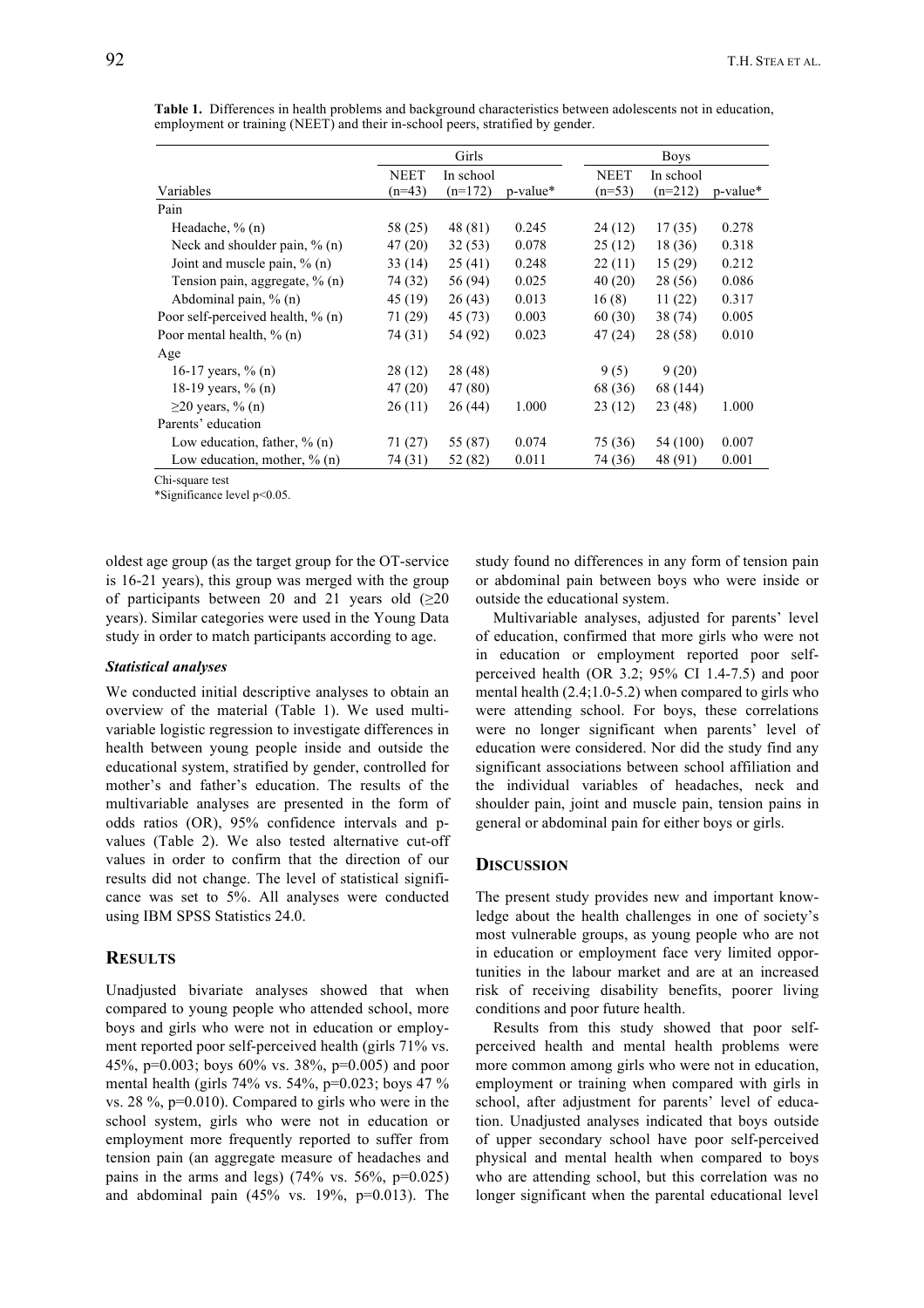|                            |                                    | Girls             | <b>Boys</b>      |
|----------------------------|------------------------------------|-------------------|------------------|
| Outcome                    |                                    | OR (CI 95%)       | OR (CI 95%)      |
| Headache                   | <b>NEET</b>                        | $1.2(0.6-2.5)$    | $1.4(0.6-3.2)$   |
|                            | Low education, father <sup>a</sup> | $2.5(1.1-4.9)$ *  | $1.6(0.6-3.2)$   |
|                            | Low education, mother <sup>a</sup> | $0.8(0.4-1.7)$    | $0.8(0.4-1.8)$   |
| Neck and shoulder pain     | <b>NEET</b>                        | $1.6(0.7-3.3)$    | $0,9(0.4-2.2)$   |
|                            | Low education, father <sup>a</sup> | $1.0(0.4-2.2)$    | $1.6(0.7-3.7)$   |
|                            | Low education, mother <sup>a</sup> | $1.7(0.7-3.7)$    | $1.8(0.8-4.2)$   |
| Joint and muscle pain      | <b>NEET</b>                        | $1.0(0.5-2.4)$    | $1.5(0.6-3.7)$   |
|                            | Low education, father <sup>a</sup> | $0.7(0.3-1.6)$    | $1.1(0.5-2.5)$   |
|                            | Low education, mother <sup>a</sup> | $1.9(0.8-4.5)$    | $0.9(0.4-2.1)$   |
| Tension pain, aggregate    | <b>NEET</b>                        | $2.1(0.9-4.7)$    | $1.4(0.7-2.9)$   |
|                            | Low education, father <sup>a</sup> | $1.6(0.7-3.3)$    | $1.6(0.8-3.2)$   |
|                            | Low education, mother <sup>a</sup> | $0.9(0.4-1.9)$    | $1.0(0.5-2.0)$   |
| Abdominal pain             | <b>NEET</b>                        | $2.0(0.9-4.4)$    | $1.2(0.4-3.1)$   |
|                            | Low education, father <sup>a</sup> | $1.0(0.5-2.4)$    | $2.6(0.8-8.7)$   |
|                            | Low education, mother <sup>a</sup> | $1.2(0.5-2.8)$    | $2.4(0.8-7.3)$   |
| Poor self-perceived health | <b>NEET</b>                        | $3.2(1.4-7.5)$ ** | $1.9(1.0-4.0)$   |
|                            | Low education, father <sup>a</sup> | $2.3(1.0-5.0)$    | $2.4(1.2-4.7)$ * |
|                            | Low education, mother <sup>a</sup> | $0.9(0.4-2.0)$    | $1.5(0.8-2.9)$   |
| Poor mental health         | <b>NEET</b>                        | $2.4(1.0-5.2)$ *  | $2.0(1.0-4.1)$   |
|                            | Low education, father <sup>a</sup> | $0.8(0.4-1.6)$    | $1.3(0.6-2.6)$   |
|                            | Low education, mother <sup>a</sup> | $1.3(0.6-2.7)$    | $1.3(0.7-2.7)$   |

**Table 2:** Associations between school affiliation and health ailments, stratified by gender, controlled for parents' education.

<sup>a</sup>Compared to mother/father with higher education

 $*_{p<0.05}$  \*\*p<0.01

was considered. Unadjusted analyses also showed a higher prevalence of general tension pain and abdominal pain among girls, but not among boys, who were not in education or employment when compared to young people who were attending school. However, these differences disappeared after statistical adjustments confirming that parents' level of education was an important confounder for the association between NEET status and prevalence of pain.

Whereas our findings revealed poorer self-perceived health among NEET girls, but not boys, results from the European Social Survey showed that being disengaged young men, but not women, increased the risk of reporting poor health compared with those being conventionally employed [11]. Females, however, reported a high degree of poor health regardless of employment status [11]. As far as we are aware, no other studies have assessed potential gender differences in terms of poor health among NEET youth when compared to young people who are attending school.

In contrast to our findings, the results from a longitudinal study among young Swiss men indicated that poor mental health predicts the likelihood of being outside education or employment [12]. A cohort study with a follow-up period of nine years has also shown that men, but not women, who had suffered from longterm mental health problems at the age of 11 to 19 had a significantly heightened risk of being outside education and employment later in life [22]. A comprehensive British cohort study confirmed that the correlation between the educational and employment situation and present mental health challenges was unrelated to challenges associated with the state of mental health in early childhood and adolescence [13]. The latter study did not report, however, whether these results applied to both genders.

Our findings showed no significantly heightened risk of pain among NEET youth when compared to youth who are attending school. To our knowledge, only one study, published by the Organization for Economic Cooperation and Development (OECD), has previously assessed the prevalence of pain among NEET Youth [16]. The result from this Latvian study showed an increased prevalence of pain among disengaged NEET youth, but not among NEET youth who were jobseekers [16]. On the other hand, numerous published studies have described health ailments among school youth. A Norwegian study showed a significantly higher prevalence of headaches, neck pain, back pain and abdominal pain among girls when compared to boys [23], and many other studies have confirmed the higher prevalence of subjective health ailments among girls when compared to boys [24,25]. Ravens-Sieberer and collaborators [26] have also reported that the gender differences in subjective health ailments in children and adolescents increase with age, and researchers have identified an inverse correlation between health ailments and socioeconomic status. Moreover, studies have shown a clear correlation between low self-esteem and high levels of stress and subjective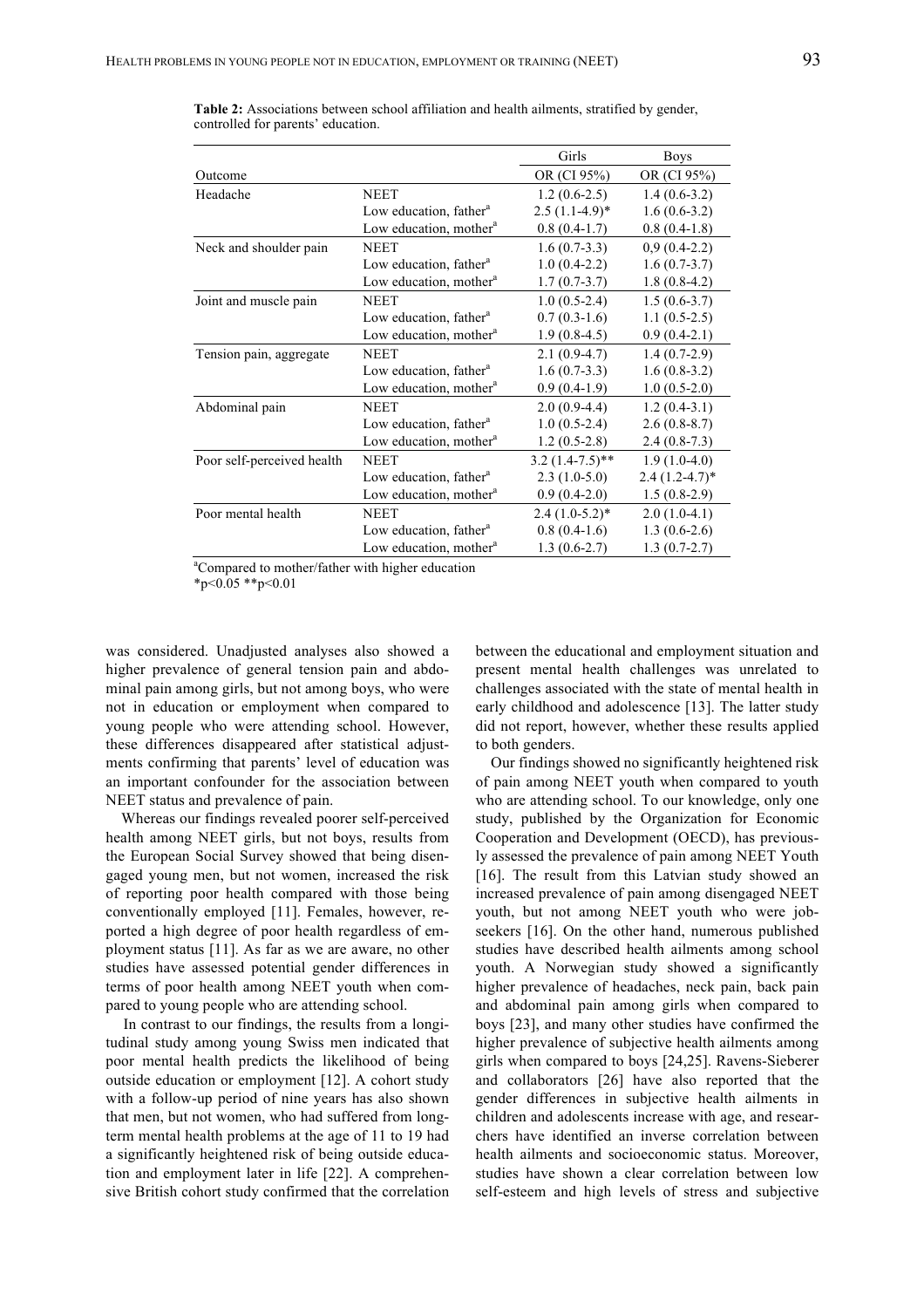health ailments [23,24,27]. Even though most of the studies mentioned above focus on youth who are in education, we believe there is reason to assume that young people who are not in education or employment may have just as low self-esteem, high levels of stress and health problems. This assumption rests on the observation that NEET youth more frequently have adverse life experiences as well as fewer resources and poorer living conditions than their peers, on top of their own, their parents' and society's expectations that they should change their educational or employment status [28]. However, further studies are needed to help confirm this assumption.

The higher prevalence of health problems among youth who are not in education or employment may possibly be explained by reference to previous reports of a higher degree of risk behaviour in this group, such as daily smoking, use of cannabis, hazardous alcohol consumption and low levels of physical activity (15). In addition, more young people in this group are underweight, overweight or obese when compare to youth in upper secondary schools [13,29].

The most important strength of the present study is that it provides valuable information which contributes to fill the existing knowledge gap concerning health problems among NEET youth. This information ought to be closely considered in the efforts to develop measures against school attrition and interventions that could help this group return to school or employment as quickly as possible. One of the reasons why few previously published studies have assessed health status among NEET youth may be that this group was particularly difficult and time-consuming to reach compared to high school students. Most likely, the valuable partnership that we established with the follow-up services which provided face-to-face invitation to the target group resulted in an increased participation rate among NEET youth in the present study. However, this approach may also have limited the representability of the NEET sample as only those who were in contact with the OT-service during the data collection period received a face-to-face invitation to participate in the present study. Furthermore, we acknowledge that the group of NEET youth participating in the present study may not be representative for all NEETs in other countries. Another well-known limitation of cross-sectional studies is that the design does not allow for causal interference.

# **CONCLUSION**

The present study has provided new knowledge about health problems among NEET youth in Norway: poorer self-perceived health and poorer mental health was shown among girls who are outside of education and employment compared to girls in high school. As expected, our results also confirm lower socioeconomic status among NEET youth compared to their peers in school which partly may explain differences in health status. Future studies should be designed to identify factors that cause health problems among NEET youth and thereby providing a basis for developing methods and strategies which increase the likelihood of returning to school or employment.

#### **ACKNOWLEDGEMENTS**

We are grateful to all the adolescents who participated in the present study. We also thank the Norwegian Social Research (NOVA), the southern regional Drug and Alcohol Competence Center (Korus), the special advisory service for NEET youth, 'Oppfølgingstjenesten' (OT), and the participating municipalities for their contributions to the data collection.

## **REFERENCES**

- 1. De Ridder KA, Pape K, Johnsen R, Holmen TL, Westin S, Bjørngaard JH. Adolescent health and high school dropout: A prospective cohort study of 9000 Norwegian adolescents (The Young-HUNT). *PLoS One* 2013; **8**(9):e74954.
- 2. Sznitman SR, Reisel L, Khurana A. Socioeconomic background and high school completion: Mediation by health and moderation by national context. *J Adolesc* 2017;**56**:118-26.
- 3. De Ridder KA, Pape K, Cuypers K, Johnsen R, Holmen TL, Westin S, et al. High school dropout and longterm sickness and disability in young adulthood: a prospective propensity score stratified cohort study (the Young-HUNT study). *BMC Public Health* 2013;**13**:941.
- 4. Thern E, de Munter J, Hemmingsson T, Rasmussen F. Long-term effects of youth unemployment on mental health: does an economic crisis make a difference? *J Epidemiol Community Health* 2017;**71**(4):344-49.
- 5. Marmot M. Social determinants of health inequalities. *Lancet* 2005;**365**(9464):1099-104.
- 6. World Health Organization. Social determinants of health: The solid facts. 2nd Edition. 2003. Geneva: World Health Organization.
- 7. OECD. Education at a Glance 2017. OECD Indicators, OECD Publishing, Paris, 2017. http://dx.doi.org/ 10.1787/eag-2017-en.
- 8. Eurofound. Exploring the diversity of NEETs. Luxembourg: Publications Office of the European Union, 2016.
- 9. The Norwegian Directorate for Education and Training. Statistics portal (Statistikkportalen), 2018. https://statistikkportalen.udir.no/vgs/Pages/default.aspx. Accessed 28 Feb 2018.